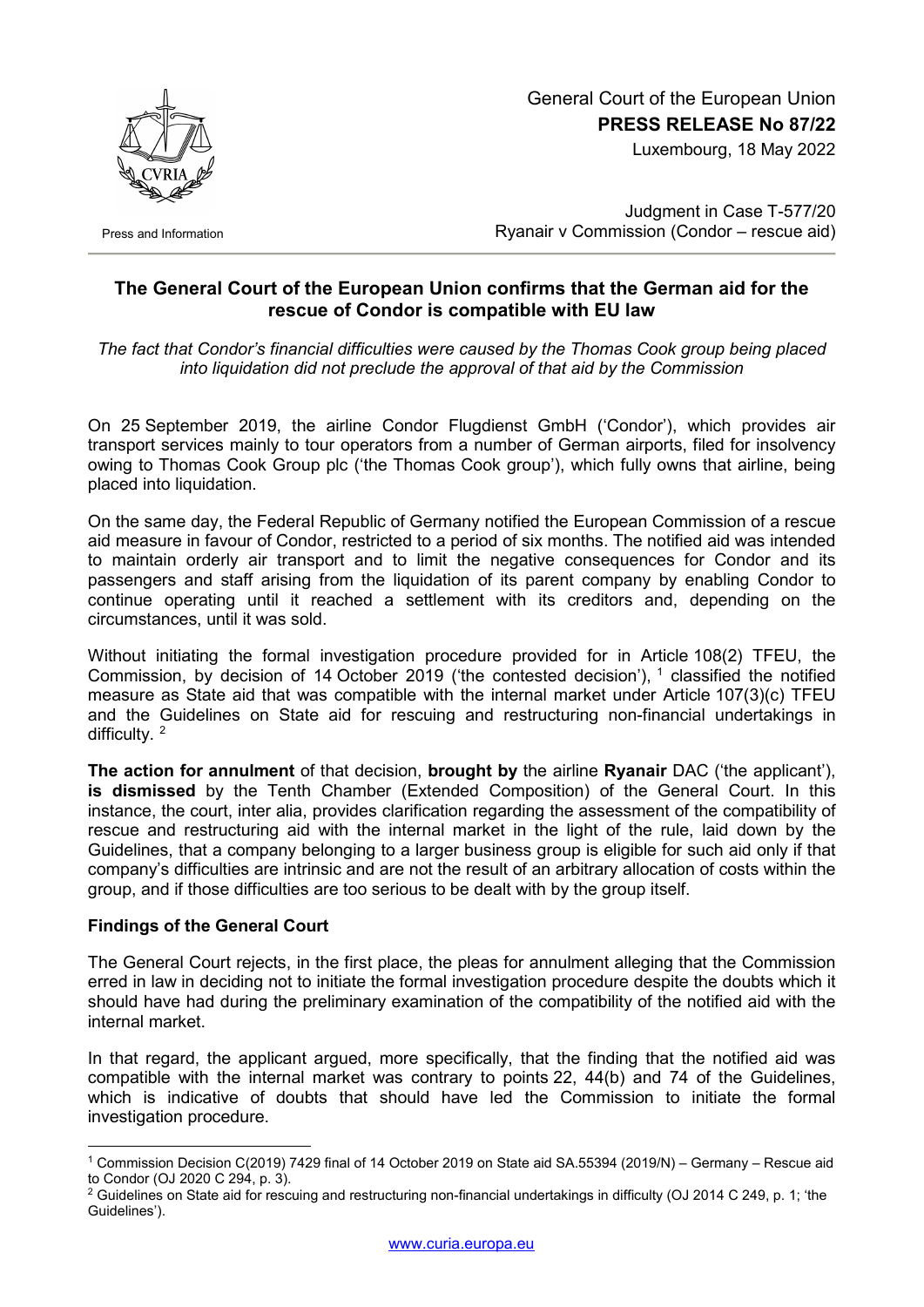While confirming that the Commission is under an obligation to initiate the formal investigation procedure where there are doubts as to the compatibility of notified aid with the internal market, the General Court rejects, first of all, the complaint alleging that the Commission infringed point 22 of the Guidelines.

In accordance with point 22, 'a company belonging to ... a larger business group is not normally eligible for aid under [the Guidelines], except where it can be demonstrated that the company's difficulties are intrinsic and are not the result of an arbitrary allocation of costs within the group, and that the difficulties are too serious to be dealt with by the group itself'.

As regards the part of the sentence 'except where it can be demonstrated that the company's difficulties are intrinsic and are not the result of an arbitrary allocation of costs within the group', it is apparent, according to the General Court, from a textual, teleological and contextual interpretation of point 22 of the Guidelines that that part of the sentence merely sets out one and the same condition which is to be interpreted as meaning that the difficulties of an undertaking belonging to a group must be regarded as being intrinsic if they are not the result of an arbitrary allocation of costs within the group.

In that regard, the General Court notes that the purpose of point 22 of the Guidelines is to prevent a group of undertakings from offloading its costs, debts or liabilities onto an entity within the group, thus making it eligible for rescue aid, whereas it would not be otherwise. By contrast, the objective of that point is not to exclude from the scope of rescue aid an undertaking belonging to a group solely on the ground that that undertaking's difficulties have been caused by the difficulties faced by the rest of the group or by another company in the group, in so far as those difficulties have not been created artificially or allocated arbitrarily within that group.

In the present case, since **the applicant did not succeed in rebutting the Commission's findings that Condor's difficulties were the result mainly of the Thomas Cook group being placed into liquidation and not of an arbitrary allocation of costs within the group**, it failed to demonstrate the existence of doubts as to the compatibility of the notified aid measure with the condition set out in point 22 of the Guidelines.

That conclusion is not called into question by the finding that Condor's difficulties were, in that context, connected with the write-off of significant amounts of receivables held by Condor as against the Thomas Cook group in the context of the pooling of that group's cash. The pooling of cash within a group is a common and widespread practice within groups of companies, which is intended to facilitate financing of the group while enabling companies in that group to make savings in respect of financing costs. In addition, in the present case, that cash-pooling system had been implemented by the Thomas Cook group several years previously and was not the cause of that group's difficulties.

In the absence of any concrete evidence to establish the arbitrary nature of the Thomas Cook group's cash-pooling system, it was not for the Commission to investigate, on its own initiative, the fairness of that system.

**Nor, furthermore, did the applicant succeed in demonstrating the existence of doubts in respect of the examination of the condition** laid down in point 22 of the Guidelines, **according to which the difficulties of an undertaking which, like Condor, belongs to a group, must be too serious to be dealt with by the group itself**. In that regard, the General Court notes, first, that **the Thomas Cook group was itself in liquidation and had ceased trading**. It states, second, that the Commission was not obliged to await the outcome of discussions concerning a possible sale of Condor with a view to resolving its financial difficulties, given the urgency surrounding any rescue aid and the uncertainty that is inherent in any ongoing commercial negotiations.

Next, the General Court rejects the complaint alleging that the Commission should have had doubts as to whether the notified aid met the requirements set out in point 44(b) of the Guidelines,